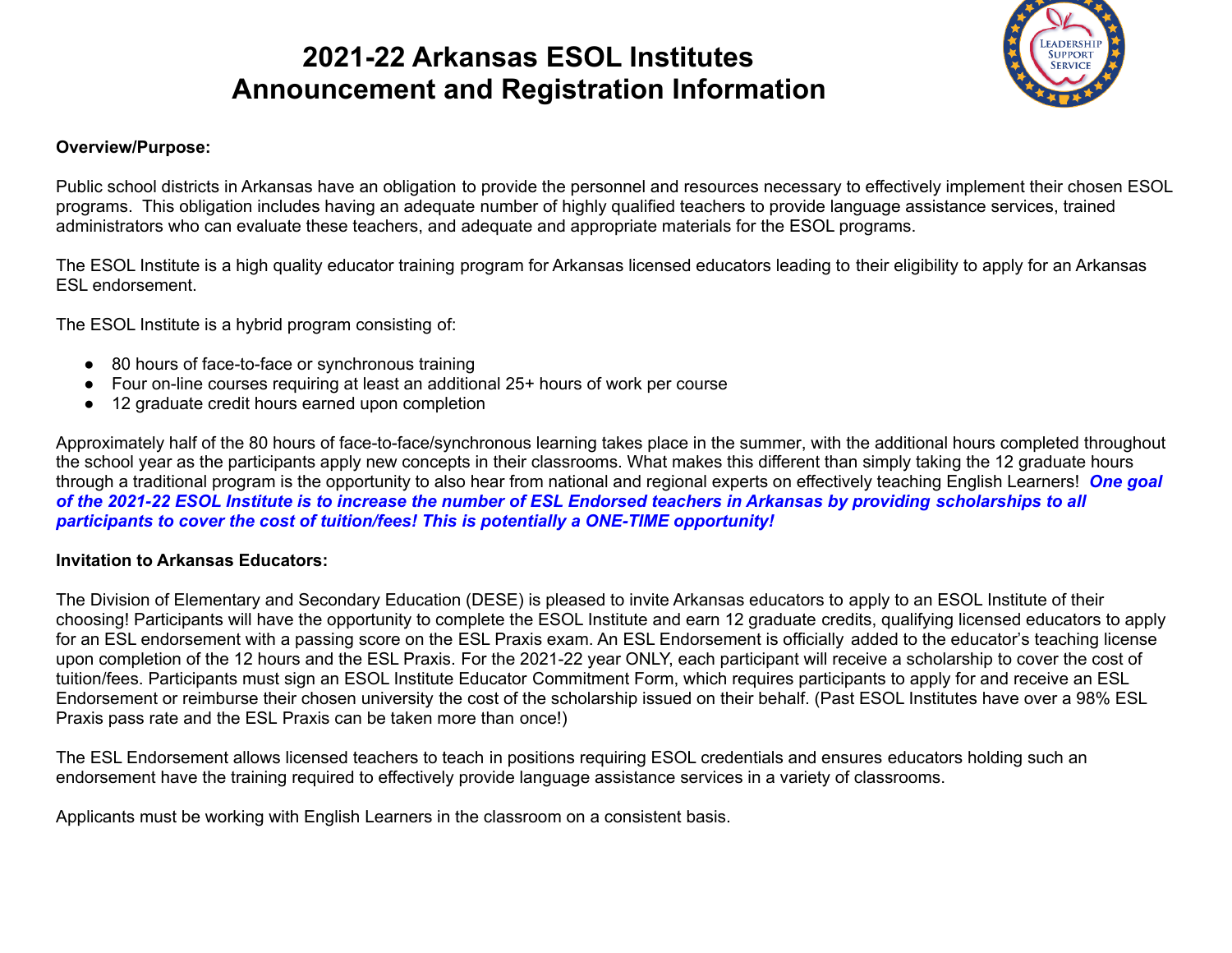#### **ESOL Institute Sites:**

Each ESOL Institute provides the equivalent of 80 hours of face-to-face or synchronous training and four courses addressing Second Language Acquisition, Teaching People of Other Cultures, Second Language Methodology, and Second Language Assessment.

Sites providing face-to-face sessions (Henderson and John Brown University) have the capacity for housing participants who drive more than onehour each day for the face-to-face sessions. Participants at all sites will be provided books, materials, on-line learning system access, and food during face-to-face sessions at no charge to participants. Specific details about housing and meals may be obtained from each site's director. **For the 2021-22 ESOL Institute year only, participants will also receive a full-tuition scholarship for 12 graduate credit hours.** In future ESOL Institutes (2022-23 and 2023-24), participants will be responsible for the cost of tuition.

The intensive and focused instruction and assignments teachers receive from this experience (along with support from the university instructors) will provide them with the knowledge and skills to effectively work with English Learners in their classroom and to pass the ESL Praxis required for an ESL Endorsement.

Participants will assume all transportation expenses to and from the ESOL Institute site (if face-to-face sessions are required), cost of University registration (except at Henderson), and the cost of registration for the ESL Praxis.

Acceptance to the 2021-22 ESOL Institutes will be limited. Teachers are urged to apply as early as possible. Criteria for selection will include the need for ESOL services in a teacher's school district, as well as the need to balance participation by geographic region of the state, district size, EL enrollment, and the applicant's role within the school. In order to qualify for consideration, applicants must be licensed and employed full-time in an Arkansas public or charter school. Participants need not have been employed during the 2020-2021 school year if they have received confirmation of a contract for the 2021-2022 school year. Districts will be contacted to confirm a teacher's employment. Questions about this aspect of the ESOL Institute may be addressed to the site directors. **Priority will be given to those applying by Friday, April 30, 2021. Applications received after this date will be processed on a first-come, first-served basis or put on a waiting list**.

All teachers applying for the 2021-22 ESOL Institute must complete and submit an on-line application found at the link provided in the table below. Choose the link for the site you wish to attend--all sites are open to educators from across Arkansas. Please note that for the 2021-22 ESOL Institute, Arkansas Tech University, the University of Arkansas-Fayetteville, and the University of Central Arkansas will be conducted entirely virtually (synchronously/asynchronously). Each site has a limited number of participants.

After submitting the on-line application, teachers will receive an email confirming their submission along with follow up directions regarding the application/acceptance process. Please contact the site director for your chosen site for more details.

#### **DESE Expectations**

*In accepting this DESE educator training opportunity, you are agreeing to complete all assignments satisfactorily for graduate credit, pass the ESL Praxis, and obtain an Arkansas ESL Endorsement. DESE is issuing a full tuition scholarship, in addition to the funds necessary to provide national/regional expert trainers, an instructor of record, books/materials, learning management systems, and other items costing an average of \$5,300 per participant. All universities have offered a reduced tuition arrangement for participants in the ESOL Institute in order to provide this unique training. This will be an intensive, demanding 80 hours of synchronous virtual and/or faceto-face training, plus on-line work to equal approximately 180 hours (i.e. 45 hours per content course). There will be four courses to*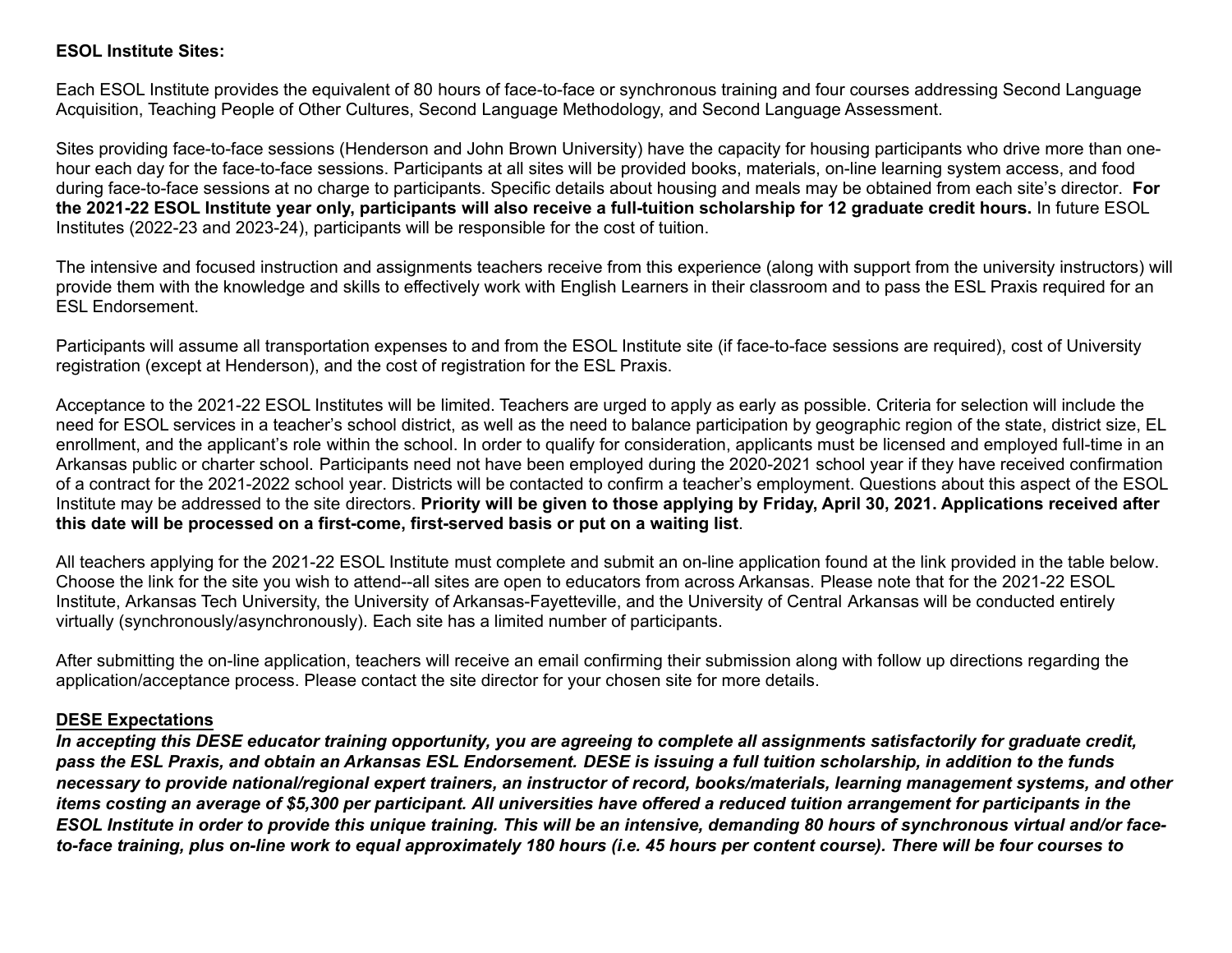*be completed at different intervals. All participants will be required to complete all assignments via the university's on-line learning system. Instructions for using the on-line learning systems will be provided during the summer sessions. Each cohort of teachers will be assigned to an instructor of record who will be on site during their assigned sessions. All assignments will be reviewed with parti in their summer sessions. Instructors will design, read/evaluate assignments, give constructive feedback on the participants' submissions, and stay in contact weekly with their cohort of teachers throughout the year-long process.*

| <b>ESOL Institute</b><br><b>University</b>                                                                                          | <b>Summer</b><br>2021 Dates                        | Fall 2021/<br>Spring 2022                                                                                                              | <b>Face to Face</b><br>Location                                                                                               | <b>Registration</b><br><b>Information</b>                                                                        | <b>Site Director(s)</b>                                                                                                      | <b>Registration Fee</b> |
|-------------------------------------------------------------------------------------------------------------------------------------|----------------------------------------------------|----------------------------------------------------------------------------------------------------------------------------------------|-------------------------------------------------------------------------------------------------------------------------------|------------------------------------------------------------------------------------------------------------------|------------------------------------------------------------------------------------------------------------------------------|-------------------------|
| <b>Arkansas Tech</b><br><b>University</b><br>(Synchronous)                                                                          | June 14-18,<br>2021                                | <b>Dates</b><br>Sept 11, 2021<br>Oct 23, 2021<br>Nov 13, 2021<br>Jan 29, 2022<br>Feb 12, 2022                                          | Virtual                                                                                                                       | <b>ATU ESOL</b><br>Institute (select<br><b>ESOL Institute</b><br>application)                                    | Dr. Carl Brucker<br>(479) 968-0484<br>cbrucker@atu.edu<br>Dr. Chih-Hsin Hsu<br>(479) 968-0257<br>chsu5@atu.edu               | \$40 application fee    |
| <b>Henderson</b><br><b>State University</b><br>in collaboration<br>with Dawson<br><b>Education</b><br>Cooperative<br>(face to face) | June 14-19,<br>2021<br>$(8:30$ am to<br>$5:30$ pm) | Two Saturday<br>sessions in the<br>fall (September,<br>November) and<br>two Saturday<br>sessions in the<br>spring (February,<br>April) | Dawson<br>Education<br>Cooperative,<br>Arkadelphia,<br>AR                                                                     | <b>HSU ESOL</b><br><b>Institute Flyer</b><br>(complete the<br>form linked on<br>the flyer and<br>here)           | Dr. Judi Jenkins<br>(870) 582-1463<br>jenkinj@hsu.edu                                                                        | No registration fee     |
| <b>John Brown</b><br><b>University</b><br>Siloam Springs<br>site OR Rogers<br>site(s)<br>(face to face)                             | July 5-9,<br>2021<br>$(9 \text{ am to } 4)$<br>pm) | Aug 28, 2021<br>Sept 25, 2021<br>Oct 23, 2021<br>Dec 4, 2021<br>Jan 8, 2022<br>Feb 5, 2022<br>March 5, 2022<br>April 2, 2022           | JBU Campus,<br>Siloam<br>Springs, AR<br>or<br>Oakdale<br>Middle School<br>and/or Rogers<br>Professional<br>Learning<br>Center | <b>JBU ESOL</b><br><b>Institute</b><br>(Choose site on<br>application)<br><b>JBU</b> Information<br><b>Flyer</b> | Dr. Curtis Cunningham<br>CJCunningham@jbu.edu<br><b>Adria Trombley</b><br>atrombley@jbu.edu<br>Magen Meyer<br>(479) 524-7740 | \$25 registration fee   |

#### **2021-22 ESOL Institute Site Information-Page 1 of 2**